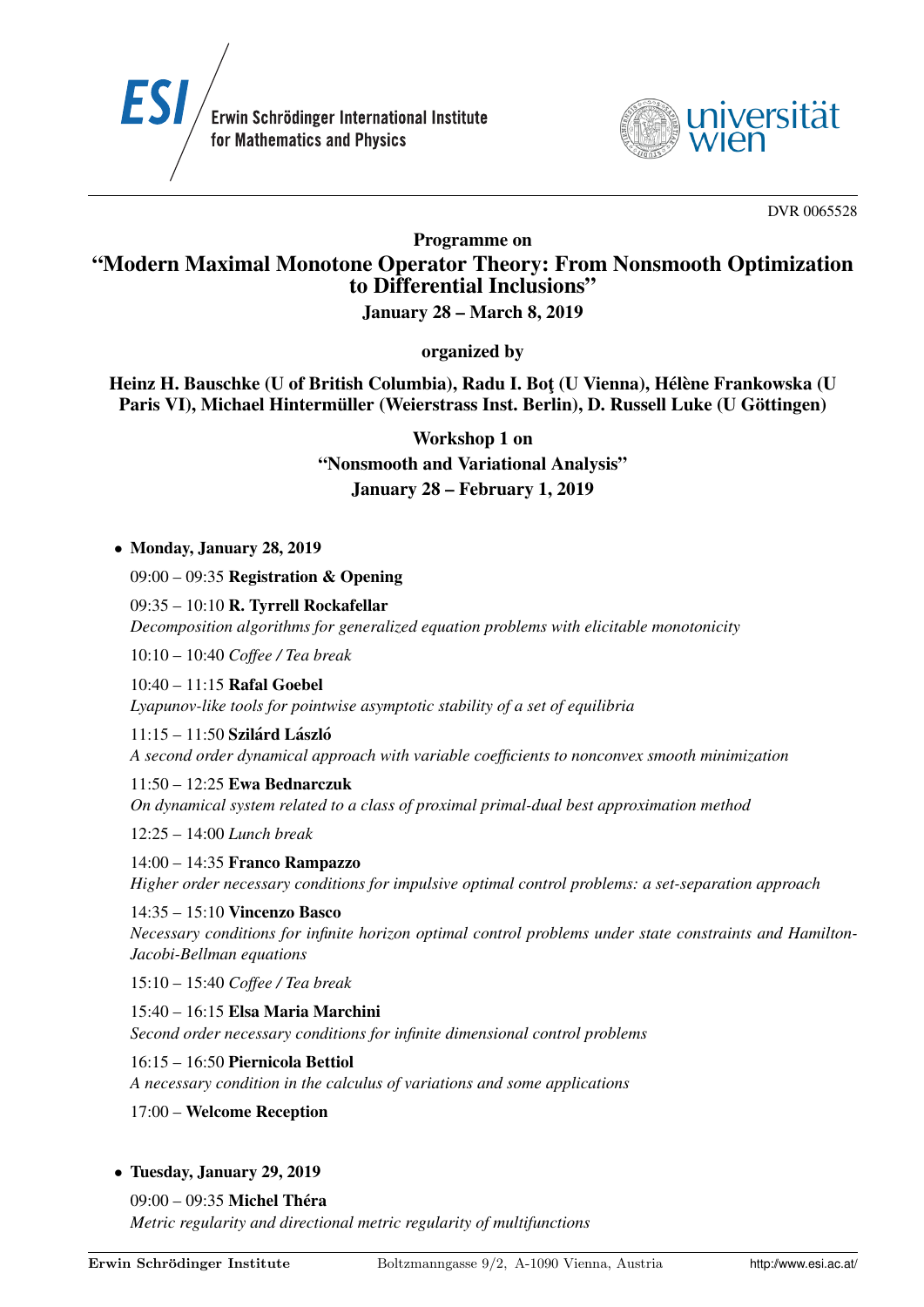09:35 – 10:10 Xiao-qi Yang *On error bound moduli for locally Lipschitz and regular functions*

10:10 – 11:15 *Coffee / Tea break*

11:15 – 11:50 Boris Mordukhovich *Criticality of Lagrange multipliers in conic programming with applications to superlinear convergence of SQP*

11:50 – 12:25 Diethard Klatte *On extensions of Newton's method for equations and inclusions*

12:25 – 14:00 *Lunch break*

14:00 – 14:35 Georg Pflug *Stochastic constrained optimization in Hilbert spaces with applications*

14:35 – 15:10 D. Russell Luke *Variational analysis of random function iterations*

15:10 – 15:40 *Coffee / Tea break*

15:40 – 16:15 Ulisse Stefanelli *The WIDE variational principle for nonlinear evolution*

16:15 – 16:50 Adrian Petrusel *Variational analysis concepts in coincidence point theory*

## • Wednesday, January 30, 2019

09:00 – 09:35 Marc Quincampoix *On a multiagent Bolza control problem*

 $09:35 - 10:10$  Hélène Frankowska *Domain invariance for local solutions of semilinear evolution equations in Hilbert spaces*

10:10 – 10:40 *Coffee / Tea break*

10:40 – 11:15 Terence Bayen *About the minimal time crisis problem*

11:15 – 11:50 Wojciech Kryszewski *Semigroup and resolvent invariance of convex sets*

11:50 – 12:25 Shu Lu *Statistical inference for piecewise normal distributions and application to stochastic variational inequalities*

12:25 – 14:00 *Lunch break*

14:00 – 14:35 Josef Hofbauer *Monotone operators and ODEs - some examples*

 $14:35 - 15:10$  Constantin Zălinescu *On Lagrange multipliers in convex entropy minimization*

15:10 – 15:40 *Coffee / Tea break*

15:40 – 16:15 Stephen Simons *Quasidense multifunctions*

16:15 – 16:50 Orestes Bueno *Remarks on* p*-cyclically monotone operators*

18:00 – Workshop Dinner at Heuriger Schübel Auer